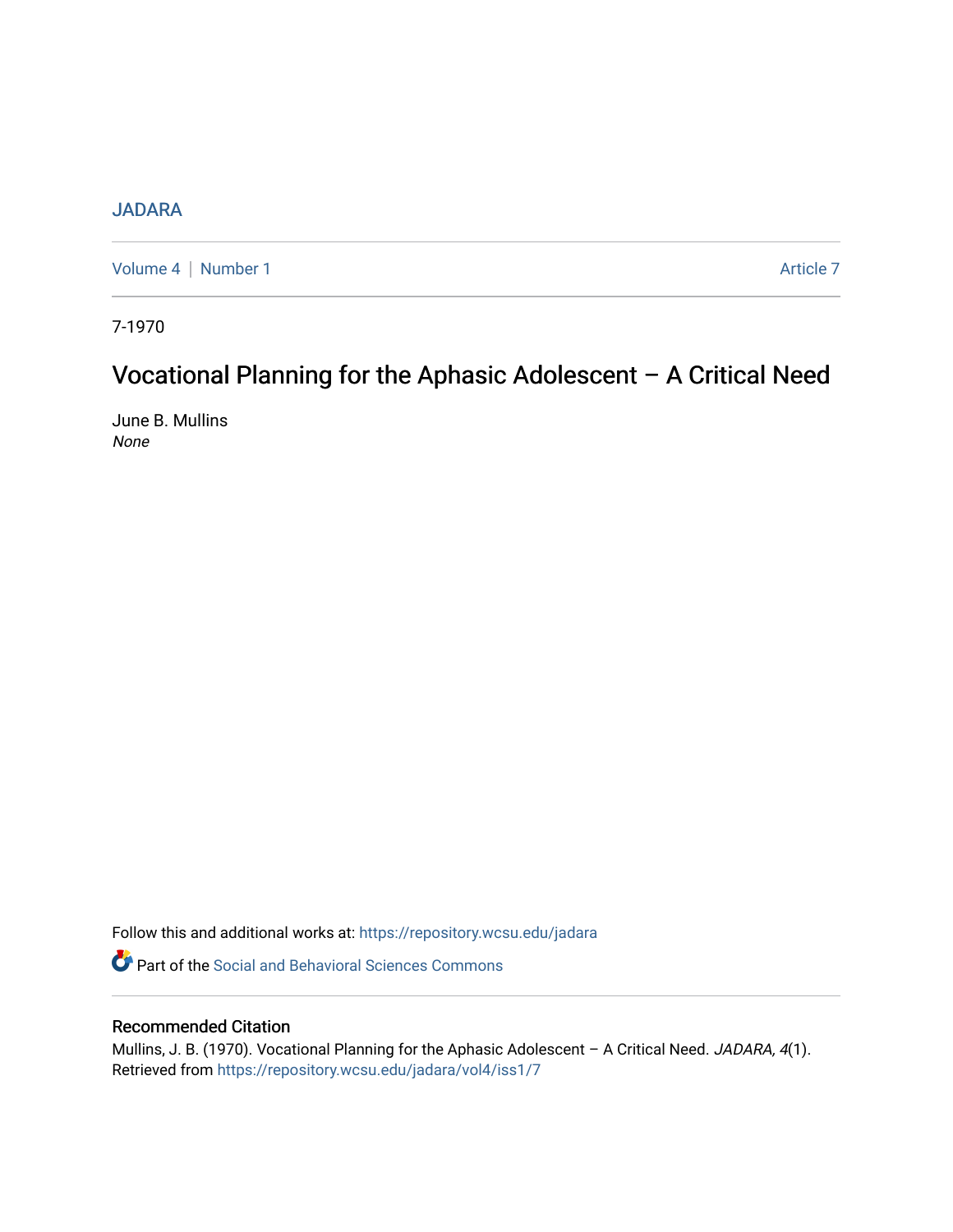JUNE B. MULLINS, Ph.D.

# Introduction

Residential schools for the deaf have become involved in problems of aphasia because a certain number of their popu lation, showing good intelligence in non-language spheres, and with communication disorders presumed to be deafness, do not respond well to methods of teaching the deaf.

Proliferation of services for aphasic children has attend ed increasing recognition of this group as a diagnostic entity.

As Rooney (1945, p. 2) states, "Of all the services of an educational system, the school for the deaf is best equipped to handle the aphasic child."

However, Vernon (1967) has pointed out the presence of aphasia or aphasoid disorders among the deaf is a rarely mentioned and little understood subject, probably because of the difficulty of making the diagnosis. "Aphasoid involve ments' are almost invisible in deaf children, despite their ex treme importance. Greater attention must be focused upon their recognition, prevention and treatment (p. 14)."

Recent statistics and studies concerning the aphasic deaf child have indicated that this kind of child represents an important percentage of the present young deaf population.

Dr. Mullins is with the School of Education, University of Pittsburgh Published by WestCollections: digitalcommons@wcsu, 1970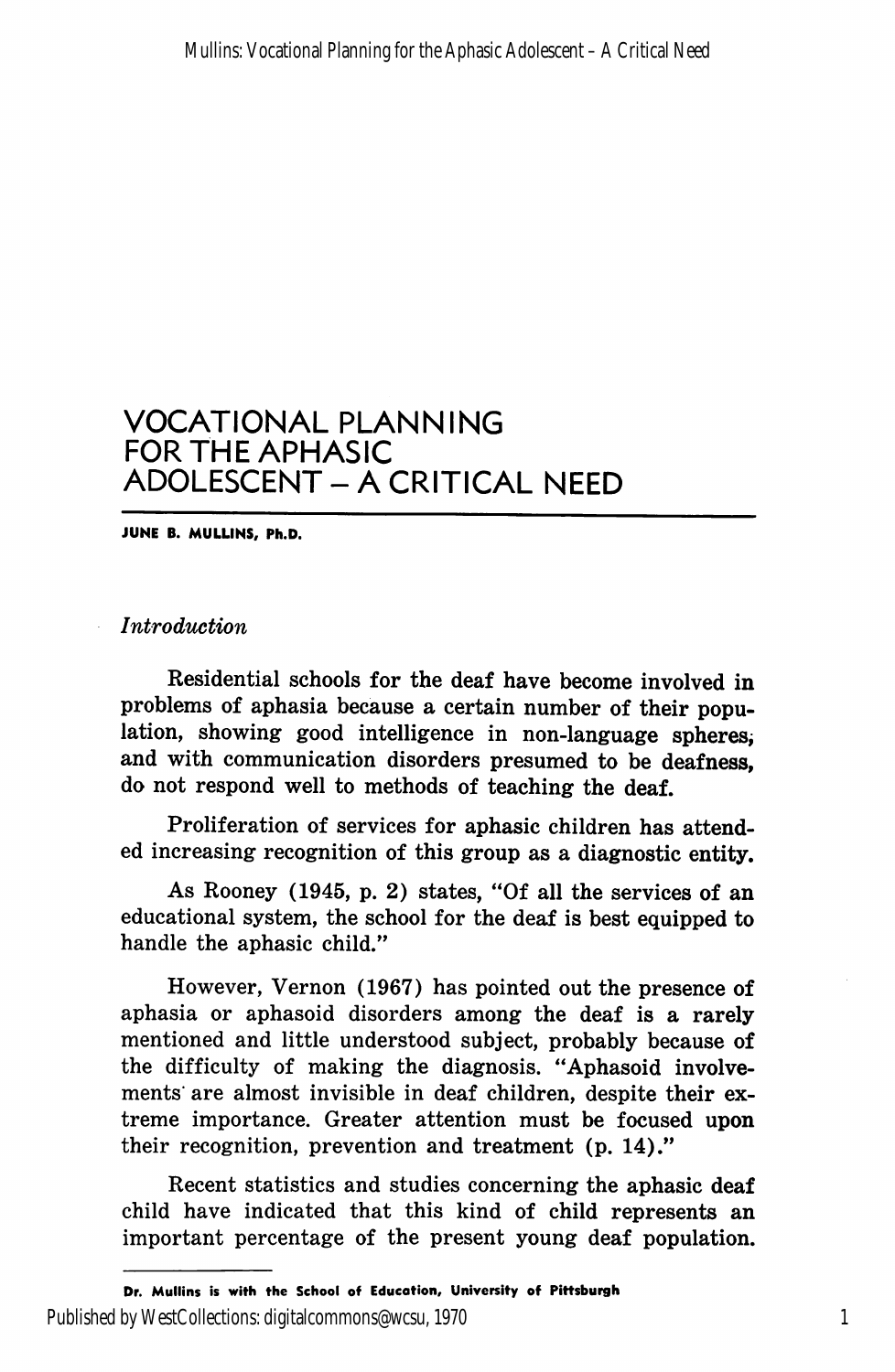The vocational needs and potentials of these children may not be realizable within the context of traditional programs pro vided for deaf individuals. Careful assessment and planning now can prevent a crisis adult in need of vocational and re habilitation services.

## Definition of Aphasia

In a survey of public residential schools for the deaf in the United States (Mullins, 1969) a definition of aphasia was offered which was essentially acceptable to respondents from 18 schools which have established programs for aphasic child ren:

A child was regarded as aphasic who had difficulty either expressing or understanding language symbols, or both, and whose problem was not primarily the result of peripheral hearing loss, over-all intellectual deficiency, defects in the speech mechanisms, or emotional maladjustment.

Problems distinguishing aphasic children from deaf children were also mentioned in the areas of visual, motor and auditory perception, emotional and behavioral problems, in addition to problems in linguistic function.

## Prevalence

A comparison of statistics in the American Annals of the Deaf (1955, 1960) shows a rise in neurologically impaired children from 593 in 1954 to 1,298 in 1959. Frisina (1955) studied populations of three mid-western residential schools for the deaf and hypothesized that from .8 per cent to 2 per cent of the population were aphasic, psychotic, or cerebral palsied. Frisina's estimate of the prevalence of aphasic is probably too low, judging from other evidence.

Vernon (1966) has established the prevalence of four etiologies, maternal rubella, meningitis, prematurity and RH factor with multiply disabled deaf in a study of 1,468 cases. Aphasoid disorders or aphasia are among the sequelae as sociated with each etiology.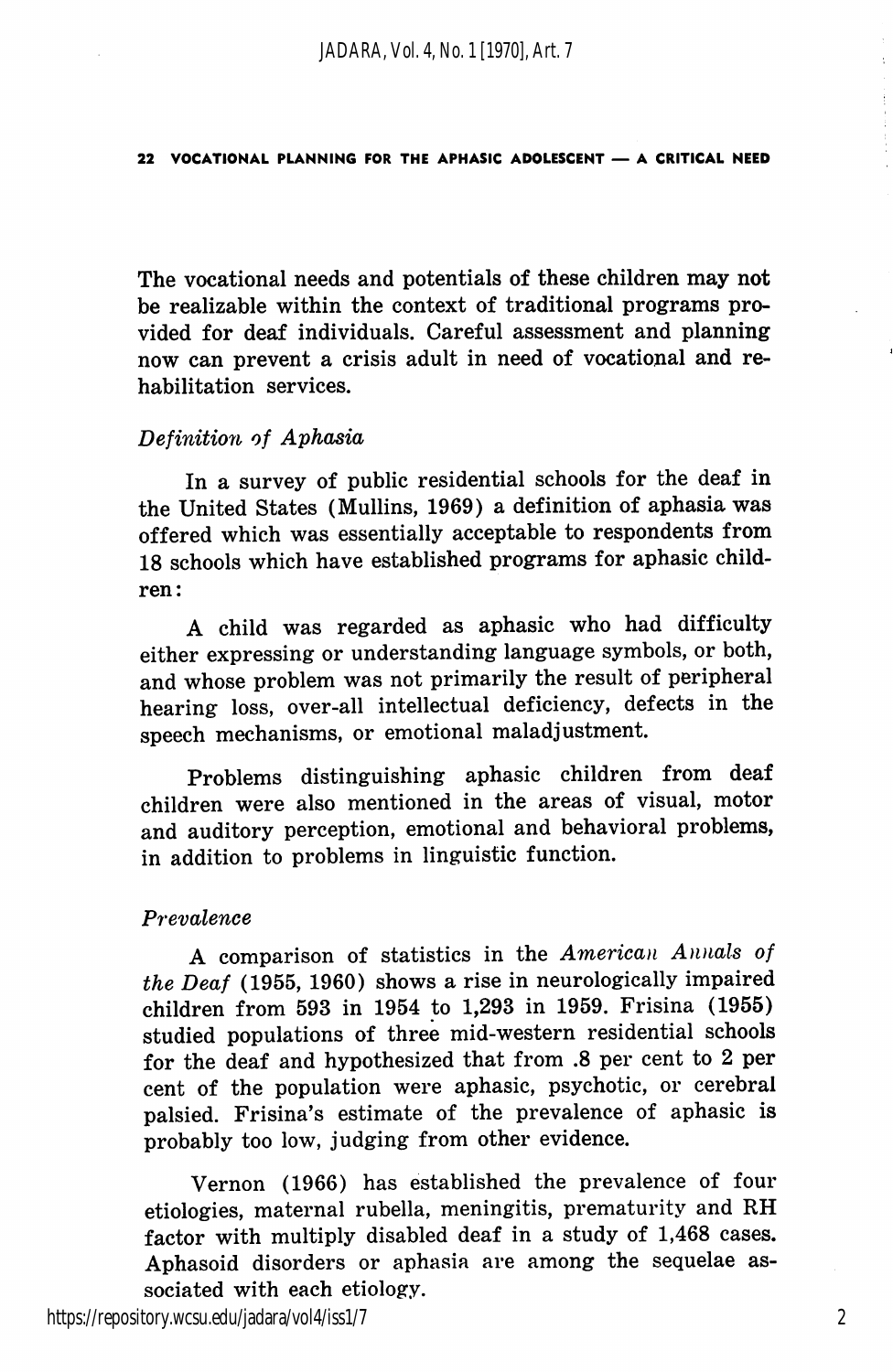It is unclear whether there has been an actual increase of aphasia children in schools for the deaf, or whether refined diagnostic techniques and emphases have redefined the usual population. In either case, schools for the deaf are increasing ly cognizant of aphasic children in their populations, and are attempting, to a greater or lesser extent, to meet the special educational needs of these children.

According to Kent (1957) increasing numbers of such children are applying for admissions to schools for the deaf. It is possible, however, that refinement of diagnosis as well as greater sophistication on the part of teachers and clini cians accounts for the apparent increase in this diagnostic category (Myklebust, 1954).

## Educational Programs for Aphasic Chidren

The Volta Review periodically publishes a list of facilities for preschool children with severe hearing impairment covering the 50 United States and the provinces of Canada. Over three hundred facilities are listed. Of these, 126 have programs including aphasic children.

Two-thirds of the public resident schools for the deaf in the United States reported the presence of some aphasic children in their population in Mullins' study (1969). The total population in the 18 schools with special educational provisions for aphasic children was 5,193, with approximately 10 per cent of the number described as asphasic rather than deaf.

Thirteen schools with special programs had waiting lists for aphasic children. The trend, as apparent in the study, is toward admission of more aphasic children into schools for the deaf with an increasing establishment of special programs and an expansion of existing special programs.

Mullins (1969) study showed that special programs for aphasic children are usually provided at the primary grade level. Aphasics are integrated with the deaf in the middle grades. All reporting schools have modified physical plant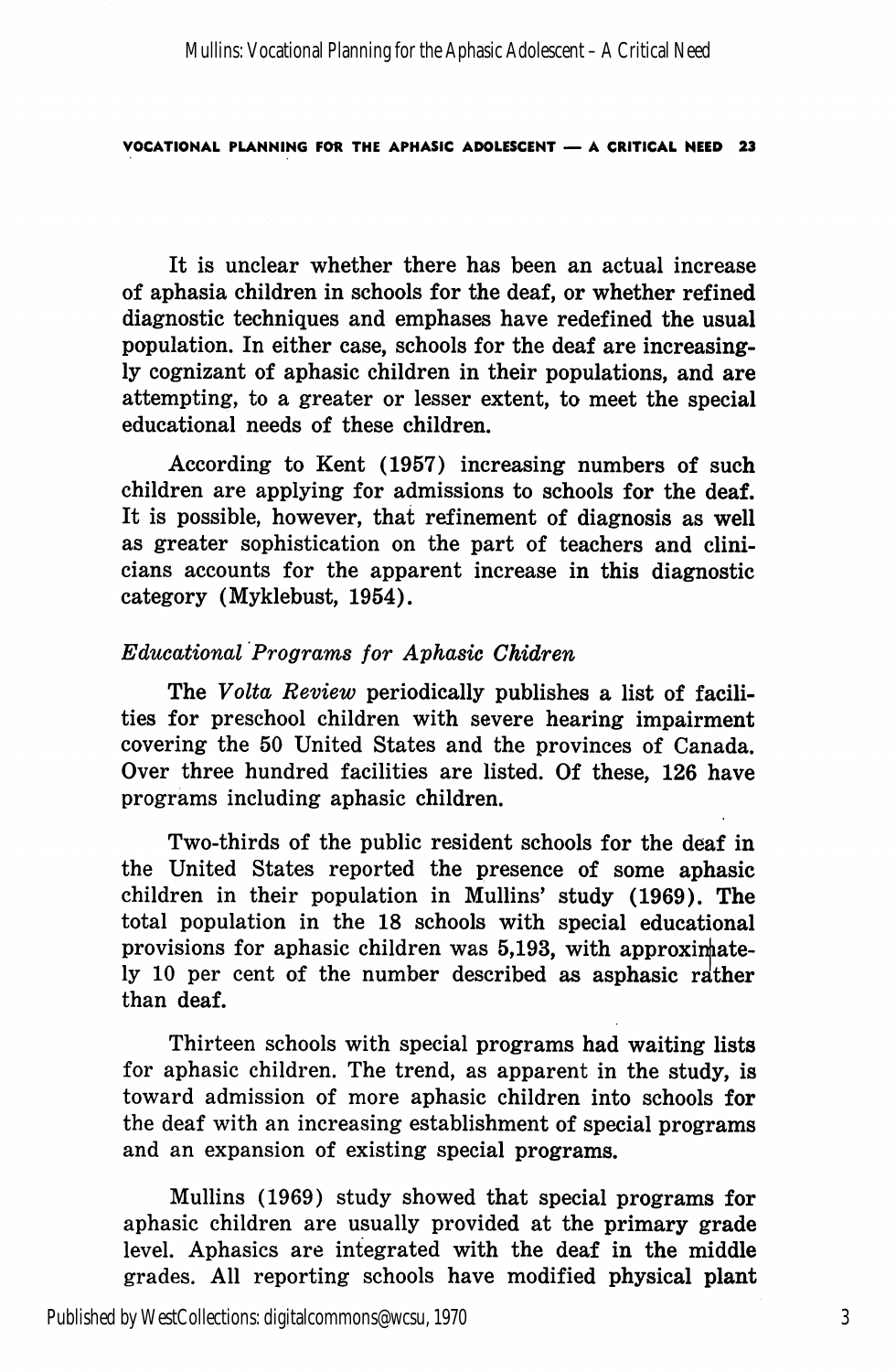and instructional materials to some extent to accommodate to the special needs of aphasic children. One school has added an entire building for its aphasic group. Equipment modifica tions are common.

Few schools have enough graduates of special programs to ascertain their vocational competence as compared with deaf children in the usual kinds of vocational training ex periences offered in schools for the deaf. Exploration of sec ondary educational and vocational potentialities of aphasic children will become critical, as more children graduate from the special programs. It would seem quite likely that modifi cations will have to be made in this area, just as they were in the primary and middle grade programs.

# Vocational Training for Aphasic Children

Highly developed and carefully structured vocational programs have been instituted in some of the schools for the deaf. These programs have incorporated technical processes such as key punching, printing and precise wood and metal working. Much care has been taken in planning the programs of instruction for the development of technical skills of deaf young people. For those deaf people who are not intellectually able to become master technicians there are such courses as garage mechanics, shoe repair, sewing and furniture refinishing.

Interviews conducted by Mullins (1968) with staff peo ple in vocational training of the deaf indicated that the aphasic children are not generally successful in the more ad vanced programs. They are remarked to be too clumsy or per ceptually disorganized to be trusted with complicated and potentially dangerous machinery. They do not appear intellec tually able to follow the training programs which were re formulated and adapted to the deaf. Consequently they are often relegated to janitorial tasks. Doubt has been expressed that they will have the social or intellectual maturity ever to enter the world of work. This type of judgment may well be too hasty, and based on false assumptions.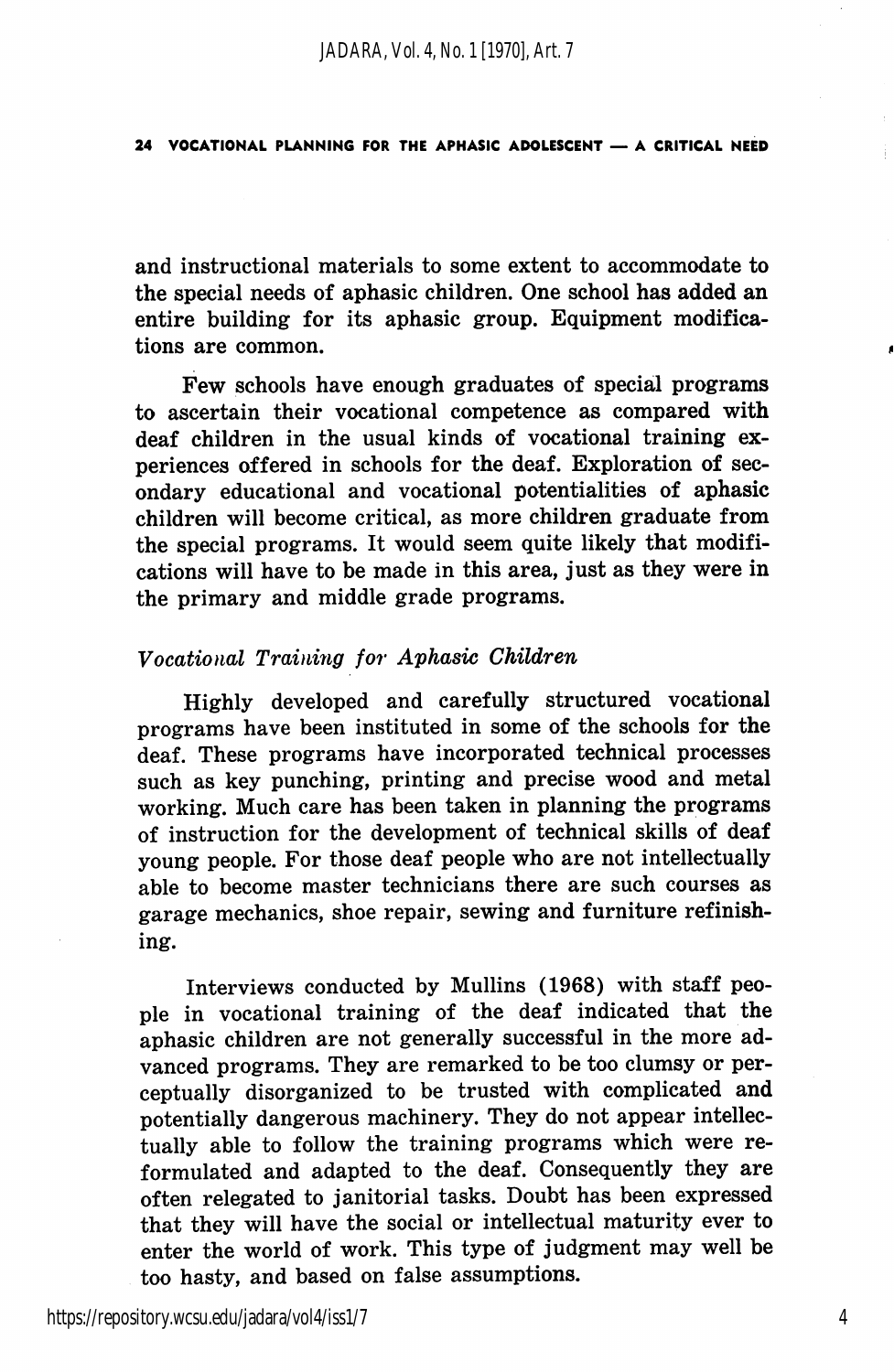Mullins: Vocational Planning for the Aphasic Adolescent – A Critical Need

#### VOCATIONAL PLANNING FOR THE APHASIC ADOLESCENT — A CRITICAL NEED 25

If the premise is adopted that aphasia is a disability dif ferent from deafness, it should not be of particular surprise that aphasic people do not benefit fully from a program high ly specialized for the deaf, or even for the retarded deaf.

A vocational program truly designed for aphasic people must begin by assessing the capacities and deficiencies of aphasic young people rather than deaf people in order to do a successful job of human engineering.

Inasmuch as the problems commonly associated with aphasia are varied in kind and intensity, particular care should be taken to fit the program, and the job, to the indi vidual. Some tentative guidelines for selection of types of training programs, jobs and modifications are suggested be low:

Among the characteristics of aphasic children frequently mentioned by respondents in the survey of Mullins (1969) was high ability in non-verbal parts of intelligence tests, referred to as performance scores on the WISC, as opposed to low ability on verbal parts of such tests. Also, aphasic in dividuals show wide descrepancies in their ability to leam and respond between the visual and auditory modalities. For example, some may respond far better to the printed than spoken word, or to illustrative pictures and diagrams.

Training programs should be flexible enough to adapt to these different learning styles. It would seem to follow that some aphasic people might learn better in a training program which minimized verbal aspects and, instead, used diagramatic and demonstration methods of teaching. Some might need instruction which combines pictures, oral and written in struction. Evaluation techniques using work samples rather than oral or written tests should be considered.

On the other hand, respondents usually remarked on such characteristics of aphasic children as poor muscular coordination, poor body image and poor eye hand coordina tion, which would probably cause depressed scores in true performance tests, such as Purdue Peg Board, indicating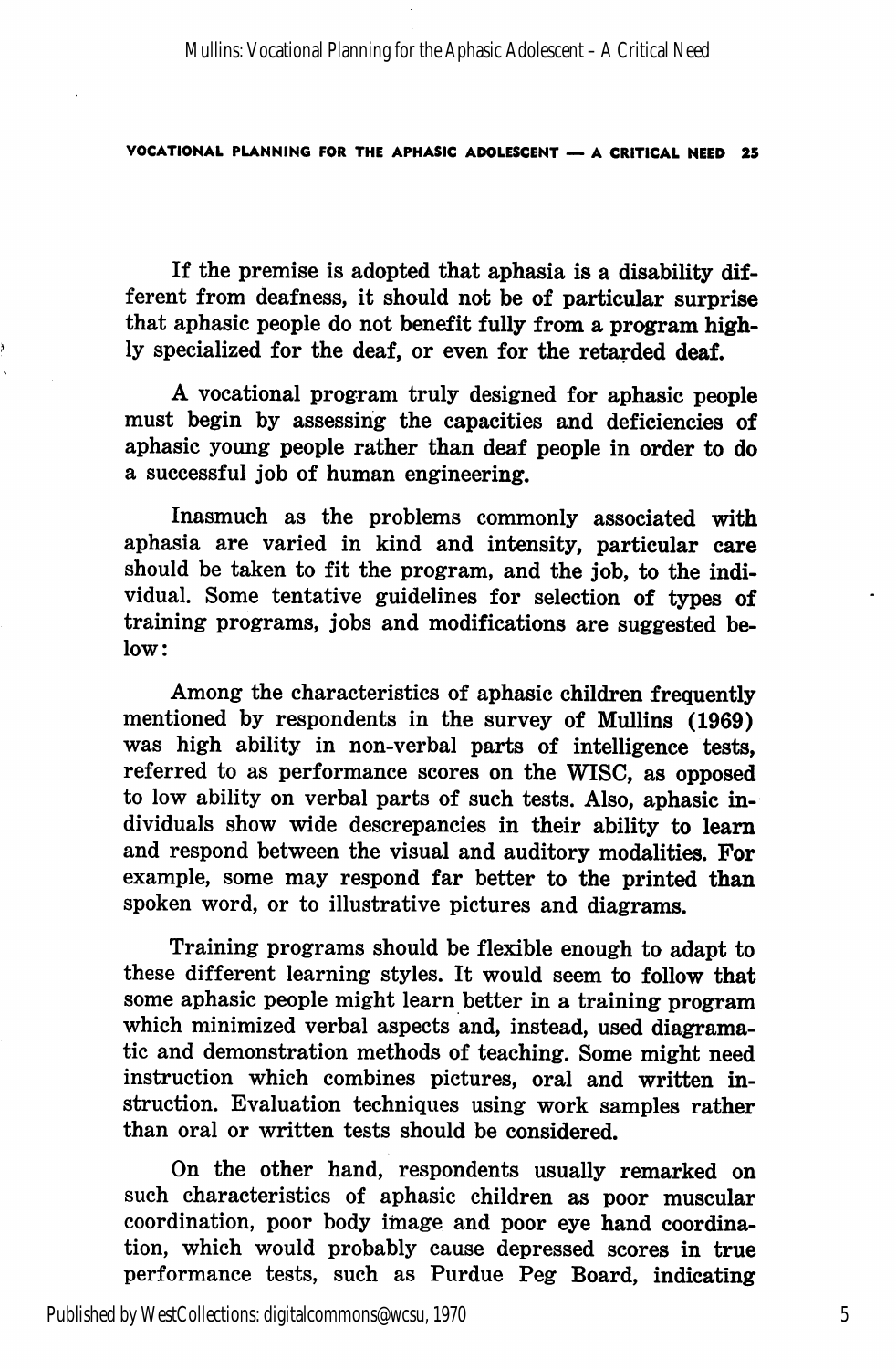degree of fine manual dexterity, or Minnesota Rate of Manip ulation Test, for gross arm and hand dexterity, or Minnesota Form Board, measuring aptitude on special relationships. Individuals should be tested in these areas to determine if they can handle machinery and materials which require a high degree of speed and dexterity to operate.

#### Summary

Aphasic children have become an increasing concern to schools for the deaf. As an increase in the percentage of aphasics has been reported, specialized educational programs have been developed to meet the special needs of these child ren. As the present population grows toward young adulthood, the need for vocational and rehabilitation services will be come critical.

In those vocational programs which have accepted apha sic children, there is a feeling that aphasic children are too different in abilities from deaf children to profit from the prevocational and vocational programs in schools in the deaf, as they are now administered. Guidelines emphasizing the necessity for individualizing training programs for aphasic young people have been offered. Assessment of non-verbal intellectual abilities, of sensory avenues of least impairment, of learning styles, and of perceptual skills will be necessary for the creation of a successful vocational program for the aphasic young adult.

#### BIBLIOGRAPHY

- Doctor, Powie (ed.), Summary of Schools and Classes for the Deaf in the United States, American Annals of the Deaf, 1955, Vol. C, p. 151.
- Summary of Schools and Classes for the Deaf in the United States, American Annals of the Deaf, 1960, Vol. CV, pp. 156-160.
- Frisina, D. R., "A Psychological Study of the Mentally Retarded Deaf Child", (unpublished Doctoral dissertation. Northwestern Uni versity, 1955).

https://repository.wcsu.edu/jadara/vol4/iss1/7

6

¢